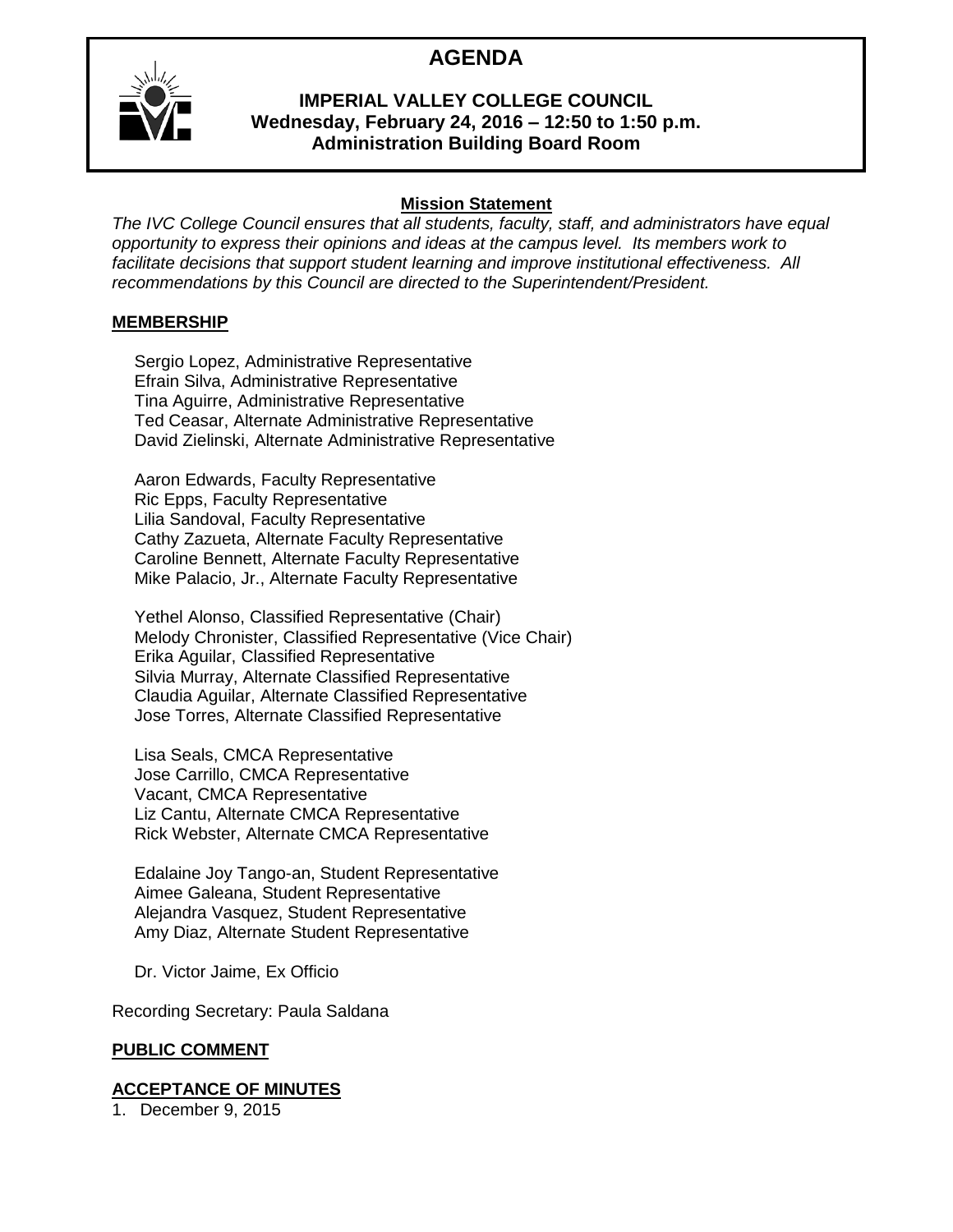# **CHAIR REPORT – Yethel Alonso**

# **WRITTEN REPORTS (Attachment A)**

ASG President Update – Edalaine Joy Tango-an (No Report) President's Update – Victor Jaime Academic Senate – Michael Heumann Budget and Fiscal Planning Committee – Melody Chronister Accreditation/CART Committee – Nicholas Akinkuoye (No Report) Measure J and L Report – John Lau (No report) Strategic Educational Master Plan Committee – Ted Ceasar (No Report) Budget Update/Financial – John Lau (No Report) Technology Planning Committee – Jeff Enz (No Report) Staffing Committee – Jennifer Donatt

Subcommittees:

Competitive Athletics Committee – Jim Mecate (No Report) Facilities and Environmental Health & Safety Committee – Sergio Lopez (No Report) Public Relations & Marketing Committee – Mike Nicholas (No Report) Student Affairs Committee – Sergio Lopez (No Report) Campus Hour and Professional Development Committee – Lisa Solomon

# **ACTION ITEMS**

1. Approval of 2016 Midterm Report (see link below) – Tina Aguirre <http://accreditation.imperial.edu/docs/2016/mid-term-report/Midterm%20Report/>

#### **DISCUSSION AND INFORMATION ITEMS**

- 1. Social Media Procedure (Attachment B) Mike Nicholas
- 2. Chapter 3 Board Policies (see link below) Victor Jaime <http://www.boarddocs.com/ca/caiccd/Board.nsf/goto?open&id=A6V4JM048BF0>

# **ADJOURNMENT**

#### **2015-2016 College Council Meeting Schedule at 12:50-1:50 p.m. in the Board Room**

| 2016     |
|----------|
| March 23 |
| April 27 |
| May 25   |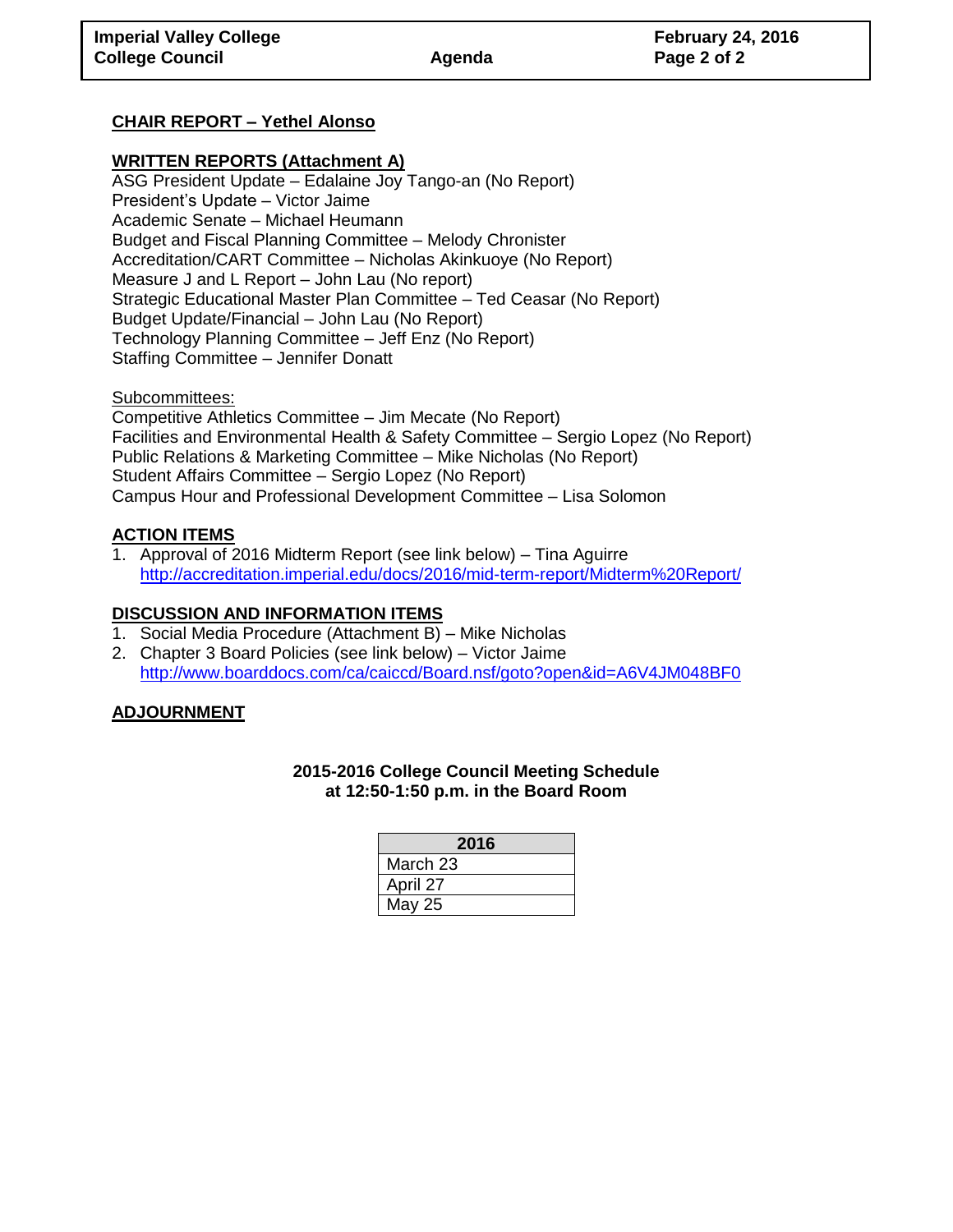# **UNADOPTED MINUTES**



# **IMPERIAL VALLEY COLLEGE COUNCIL Wednesday, December 9, 2015 – 12:50 to 1:50 p.m. Administration Building Board Room**

Chair Alonso called the meeting to order at 1:00 p.m.

# **MEMBERSHIP**

Sergio Lopez, Administrative Representative Efrain Silva, Administrative Representative Tina Aguirre, Administrative Representative

 $\checkmark$  Ted Ceasar, Alternate Administrative Representative David Zielinski, Alternate Administrative Representative

Aaron Edwards, Faculty Representative

- $\checkmark$  Ric Epps, Faculty Representative Lilia Sandoval, Faculty Representative Cathy Zazueta, Alternate Faculty Representative Caroline Bennett, Alternate Faculty Representative Mike Palacio, Jr., Alternate Faculty Representative
- $\checkmark$  Yethel Alonso, Classified Representative (Chair)
- $\checkmark$  Melody Chronister, Classified Representative (Vice Chair) Erika Aguilar, Classified Representative Silvia Murray, Alternate Classified Representative Claudia Aguilar, Alternate Classified Representative Jose Torres, Alternate Classified Representative
- $\checkmark$  Lisa Seals, CMCA Representative Jose Carrillo, CMCA Representative Vacant, CMCA Representative Liz Cantu, Alternate CMCA Representative
- $\checkmark$  Rick Webster, Alternate CMCA Representative
- $\checkmark$  Edalaine Joy Tango-An, Student Representative Aimee Galeana, Student Representative Alejandra Vasquez, Student Representative Amy Diaz, Alternate Student Representative

Dr. Victor Jaime, Ex Officio

Recording Secretary: Paula Saldana

Others Present: Dr. Nicholas Akinkuoye, Jim Mecate

# **PUBLIC COMMENT**

There was no public comment.

# **ACCEPTANCE OF MINUTES**

1. October 28, 2015

2. November 9, 2015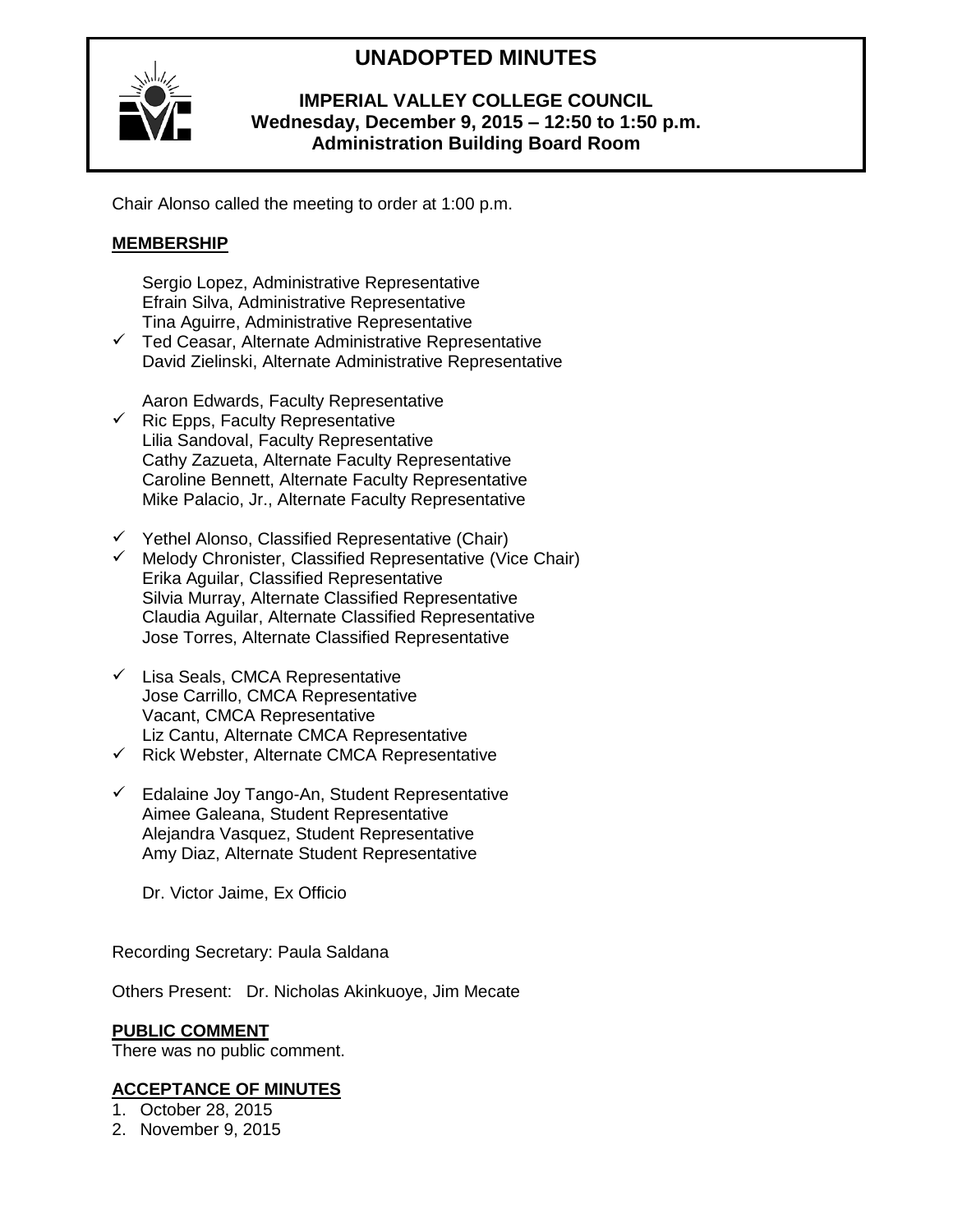#### **M/S/C Tango-an/Epps to accept the minutes of October 28, 2015 and November 9, 2015 as presented. Motion carried.**

# **CHAIR REPPORT – Yethel Alonso**

Chair Alonso reported as follows:

- She announced that due to upcoming retirements, changes to the membership would be forthcoming. She recommended those groups affected begin the process of selecting new members to replace those retiring.
- She stressed the importance of the College Council role and reminded those members present that meetings must be attended by all represented groups. She asked that this information be communicated to each representative group. She stated she would be discussing this issue with President Jaime.

Chair Alonso pulled the Discussion and Information Item, Campus Security Update, due to the absence of VP Sergio Lopez.

#### **WRITTEN REPORTS SUBMITTED (Attachment A)**

The following reports were reviewed:

President's Update – Victor Jaime Academic Senate – Michael Heumann Budget and Fiscal Planning Committee – Melody Chronister Public Relations & Marketing Committee – Mike Nicholas

Vice Chair Chronister expressed her concern about the small number of written reports submitted by the committees.

Chair Alonso shared her concern; she commented that the written reports must be submitted in order to comply with the accreditation process. She stated she would be discussing the issue with President Jaime.

Chair Alonso announced the written report from the Competitive Athletics Committee had been inadvertently omitted from the agenda; however, the report is available for review.

# **ACTION ITEMS**

**1. Approval of Self-Evaluation Form for Facilities and Environmental Improvement Committee (Attachment B) – Jeff Enz** 

#### Discussion:

Chair Alonso reminded everyone that the Facilities and Environmental Improvement and Environmental Health & Safety Committees were merged into one committee. She stated the self-evaluation form had been submitted before the merge and clarified the evaluation only covered the Facilities Committee.

A lengthy discussion ensued regarding the committee's goals; specifically, relating to updating the naming buildings policy.

Members voiced their concerns relating to the current policy for naming of buildings, stating the policy is outdated, too vague, with no set criteria.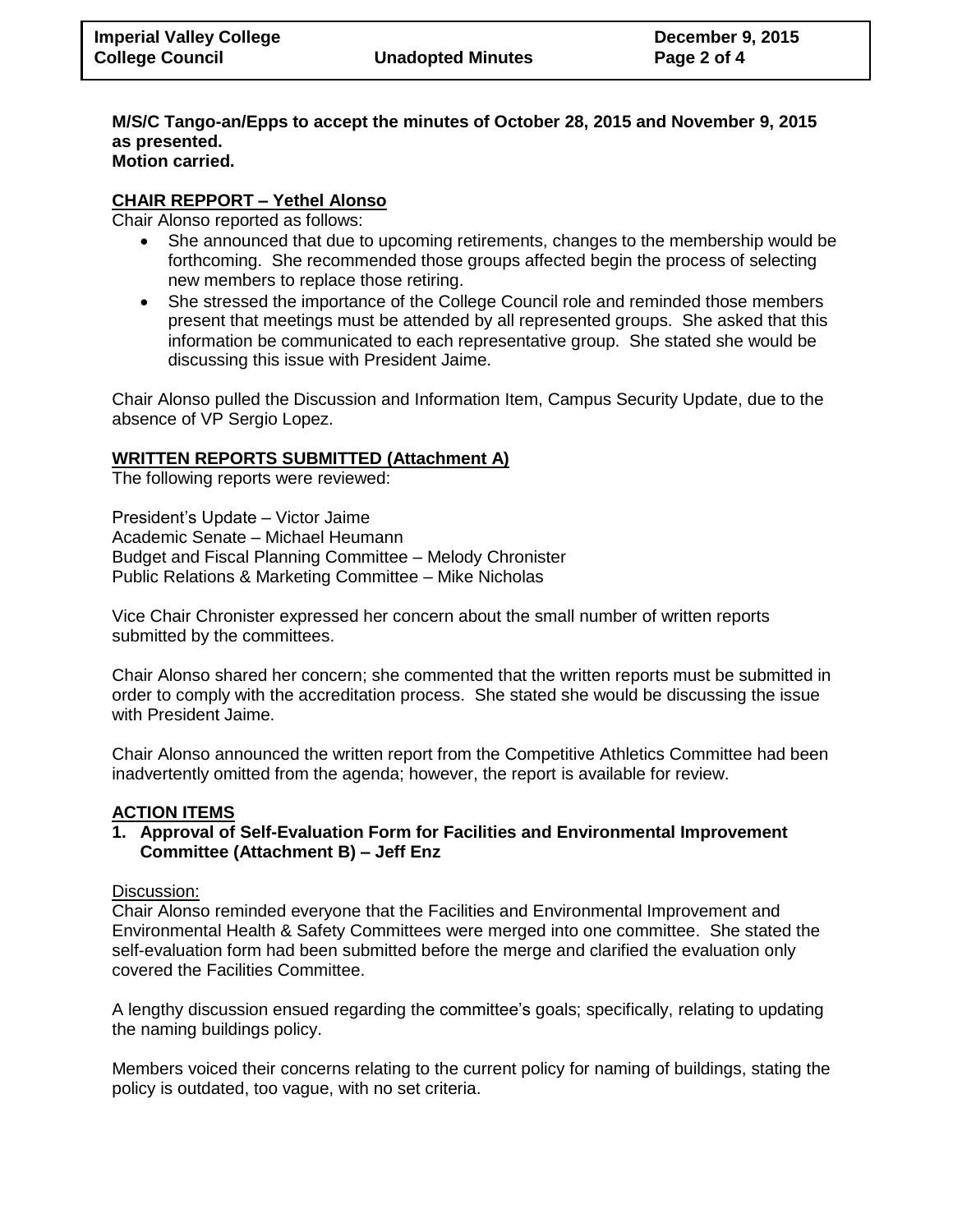Vice Chair Chronister commented the policy should clearly state the rules and exceptions, in order to give better guidelines to committees. With the current vague policy, the burden is placed on the committee.

Vice Chair Chronister recommended the College Council ensure this goal is carried over to the newly-merged committee.

Chair Alonso stated she would discuss the issue with the committee's Chair Sergio Lopez and requested Rick Webster ensure the item is included in the committee's next agenda.

#### **M/S/C Chronister/Tango-an to approve the Self-Evaluation Form for Facilities and Environmental Improvement Committee Motion carried.**

# **2. Approval of Student Equity Plan – Ted Ceasar**

#### Discussion:

Dean Ted Ceasar presented an overview of the Student Equity Plan.

- The Student Equity Plan for 2015-16 must be submitted to the Chancellor's Office by December 18<sup>th</sup>.
- Student equity is meant to close achievement gaps for certain population groups where the data shows a disproportionate impact because of their status.
- Data reviewed by gender, ethnicity, economic status, veteran status, foster youth and the disabled.
- Five success indicators used: access, course completion, ESL and basic skills course completion, degree and certificate completion, and transfer.
- Funding that comes in for student equity is meant to address achievement gaps to provide services, activities and programs designed to close those gaps.
- The funding is strictly for success of course, degree, and transfer completion of our students.

# **M/S/C Epps/Chronister to approve the Student Equity Plan Motion carried.**

# **DISCUSSION AND INFORMATION ITEMS**

# **1. Campus Security Update – Sergio Lopez – THE ITEM WAS PULLED.**

# **ADJOURNMENT**

Chair Alonso announced the next meeting is scheduled on February 24, 2016.

Member Webster announced the parking lot renovations would begin this Saturday, December  $12<sup>th</sup>$ . He stated renovations would begin with the parking lot closest to the nursing building through the lot in front of the gym. Starting on Monday, December 14<sup>th</sup>, staff would need to park on the northend lots. The parking lot in front of the gym would be reopened on Monday night for the basketball game. He requested that staff be advised to adhere to parking rules.

Member Epps requested the Campus Safety & Security Update pulled from today's agenda be placed on the next meeting agenda.

Chair Alonso adjourned the meeting at 1:36 p.m.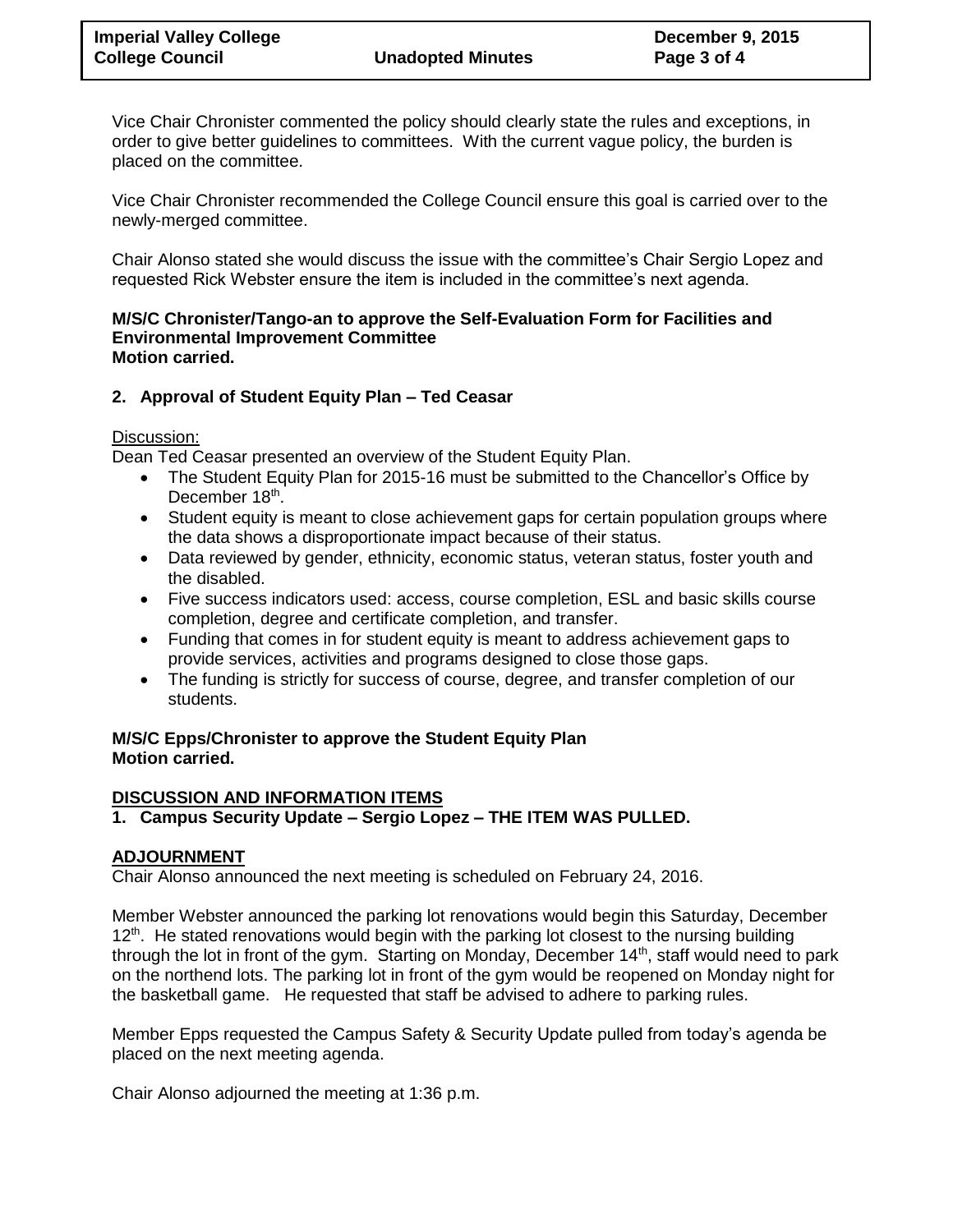# **2015-2016 College Council Meeting Schedule at 12:50-1:50 p.m. in the Board Room**

| 2016        |
|-------------|
| February 24 |
| March 23    |
| April 27    |
| May 25      |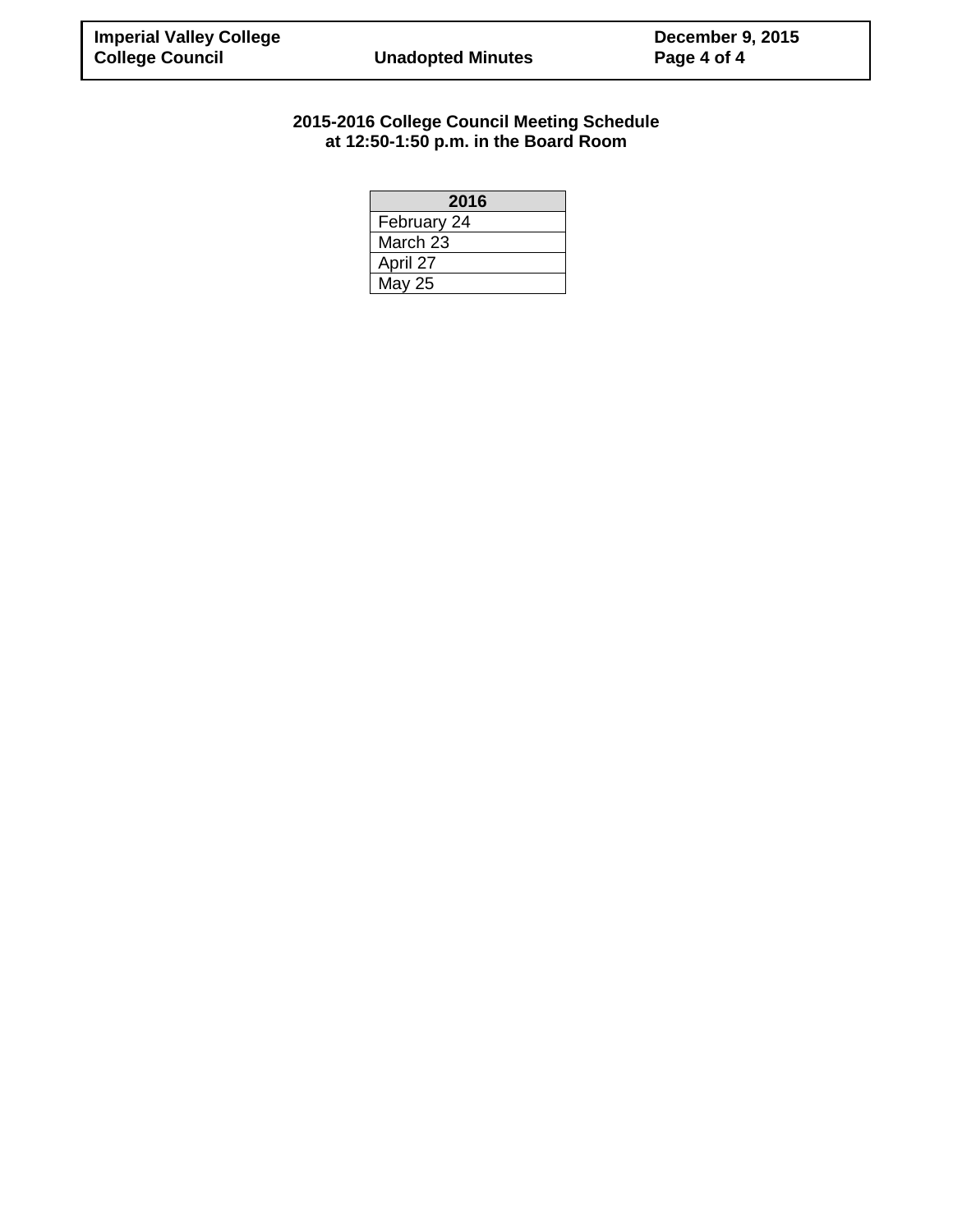President's Update

#### **Campus Safety:**

 $\circ$  Due to the threat of a campus shooter last October that turned out to be a hoax, the Board of Trustees has asked that the District investigate options to have in place armed peace officers on campus rather than campus safety officers (student employees). As a result the District is in final discussions of an MOU with the Imperial County Sheriff Office to provide sheriff deputies on-site. It is anticipated we will have this added security effective the 2016-2017 academic year. In the meantime, the services of former sheriff deputy Rick Macken will continue as a professional expert through June 30, 2016. Campus Security Officers (Student Employment) will cease effective July 1, 2016. The District will continue to accept volunteers as Campus Safety Officers on a voluntary basis for students in the Administration of Justice program wishing to gain work experience in their field of study.

# **Administrative and Classified Manager Recruitments:**

- o We have begun recruitment for the following positions
	- Vice-President for Student Services (Administrator):
	- Dean of Student Affairs and Enrollment Services (Administrator):
	- **-** Dean of Counseling (Administrator):
	- Chief Technology Officer (CTO) (Administrator):
	- Chief Human Resources Officer (CHRO) (Administrator):
	- Executive Director of the IVC Foundation (Classified Manager)

#### **Veteran's Success Center:**

o The Veteran's Success Center located in the old CASBAH Room officially opened this past fall semester. A grand opening for the campus community took place today just before the College Council meeting today. A county-wide grand opening is planned for April, 2016.

#### **Board Meeting:**

o At the January Board meeting, the Board approved the VESIP (Voluntary Employee Separation Incentive Program) for this year. As before, employees wishing to be considered for this program need to notify the District within the deadline's established in the e-mail from Human Resources in January. The Board will consider full adoption of the VESIP if it results in a savings to the District at the May regular Board meeting. Please contact Human Resources if you have any questions.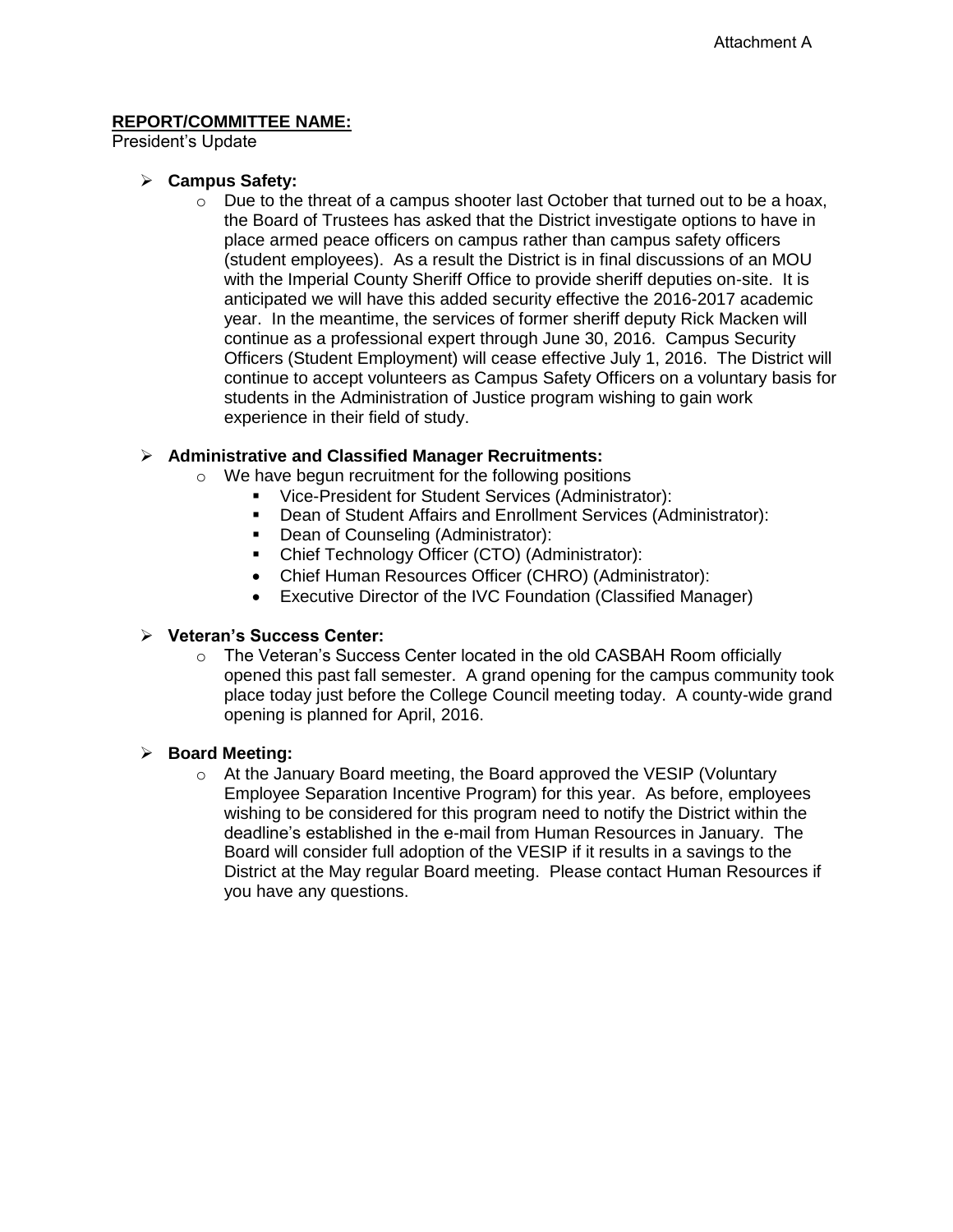Academic Senate

#### **Last meeting date/time/place:**

February 17, 2016, at 12:50 PM in Board Room

#### **Summary of discussion, information, and action items (short paragraph or bullet points):** Discussed:

- First reading of the accreditation midterm report.
- Presentations on the Online Education Initiative and the Correctional Education Grant.
- A discuss of how the college should best utilize the former mail room by the faculty lounge.
- Call for senate liaison positions for CTE, Non-Credit, and Legislative Advocacy
- Call for faculty reps for the various administrative hiring committees currently forming.

#### **Topics that you need College Council to discuss or have as action item (to be placed on the next College Council agenda, please specify if discussion or action item):** N/A

#### **Next meeting date/time/place:**

March 2, 2016, at 12:50 PM in the Board Room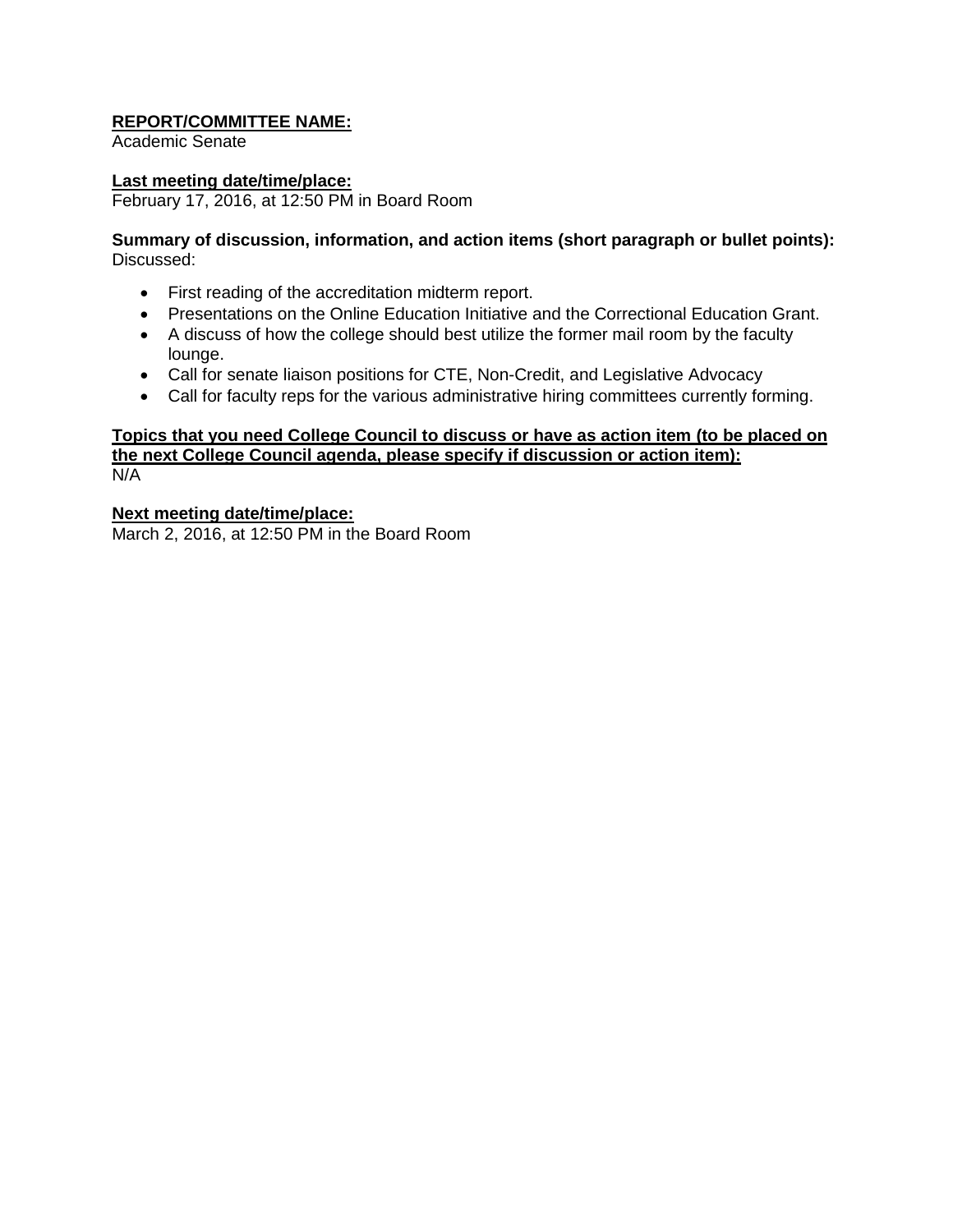Budget and Fiscal Planning Committee

#### **Last meeting date/time/place:**

January  $27<sup>th</sup>$ , 2016 at 2pm in the Board Room

#### **Summary of discussion, information, and action items:**

Provided an update on the 4000, 5000, and 6000 accounts analysis. A number of departments were determined to not have followed the budget guidelines established (flat budget with increases listed as enhancements). John Lau and Carlos Fletes planned to work with the areas of concern of the next few weeks to bring them in-line with budget guidelines so that the enhancement requests can be tallied and start to go through the prioritization process established.

An FTES update was provided. Discussion ensued on the feasibility to project enrollment growth the coming budget year based on a number of factors impacting the College at this time.

The categorical and grant funding questionnaire and attached budget submitted for the Renewing Communities Grant was reviewed and discussed.

#### **Topics that you need College Council to discuss or have as action item (to be placed on the next College Council agenda, please specify if discussion or action item):** None

#### **Next meeting date/time/place:**

March 9<sup>th</sup>, 2016 at 2pm in the Board Room.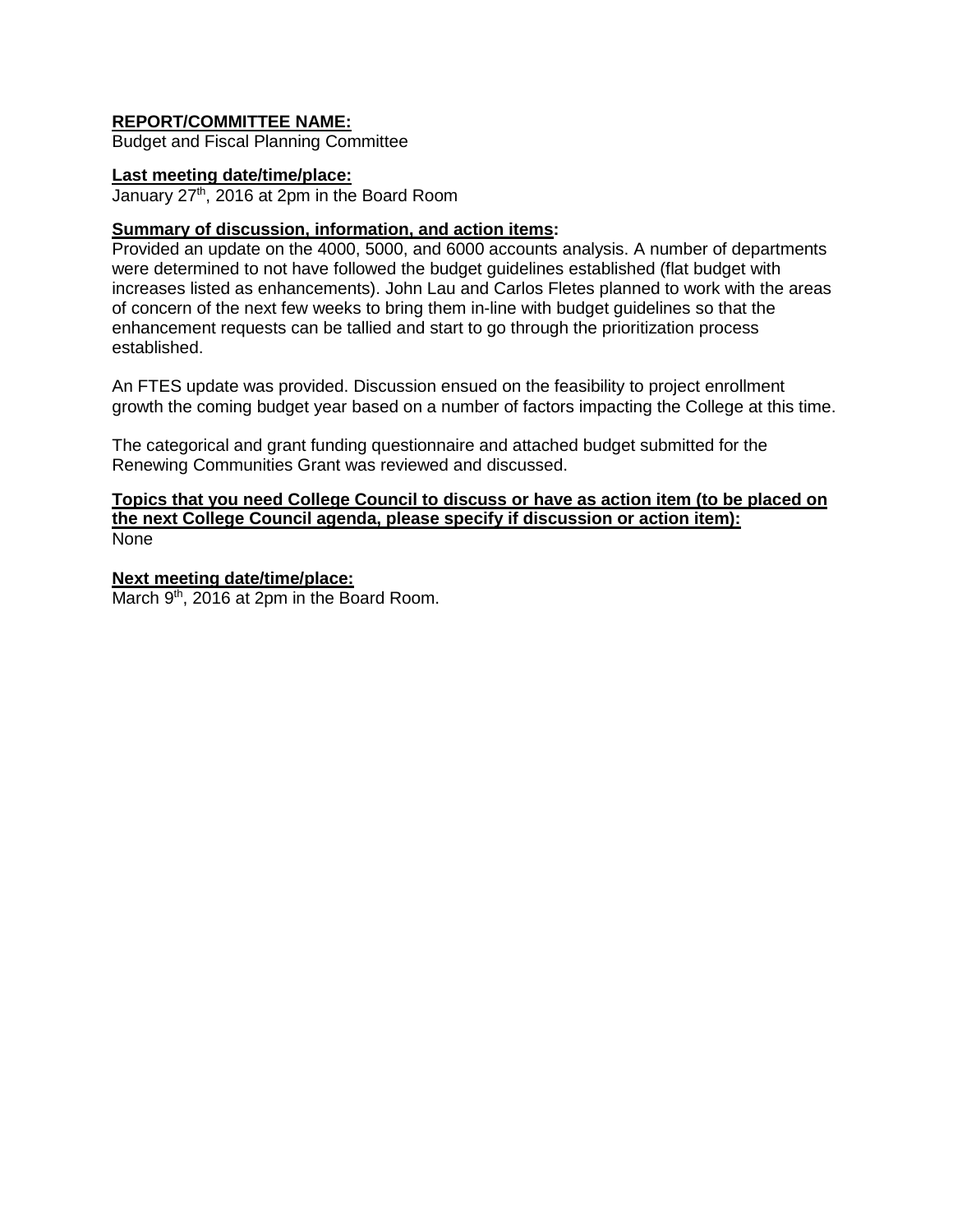Staffing Committee

#### **Last meeting date/time/place:**

This committee has not yet met

# **Summary of discussion, information, and action items (short paragraph or bullet points):**

 $\bullet$  N/A

# **Topics that you need College Council to discuss or have as action item (to be placed on the next College Council agenda, please specify if discussion or action item):**

There are no items that need to be placed on the next College Council agenda for discussion/action.

#### **Next meeting date/time/place:**

Monday, March 14, 2016 at 12:50 pm in HR Conference Room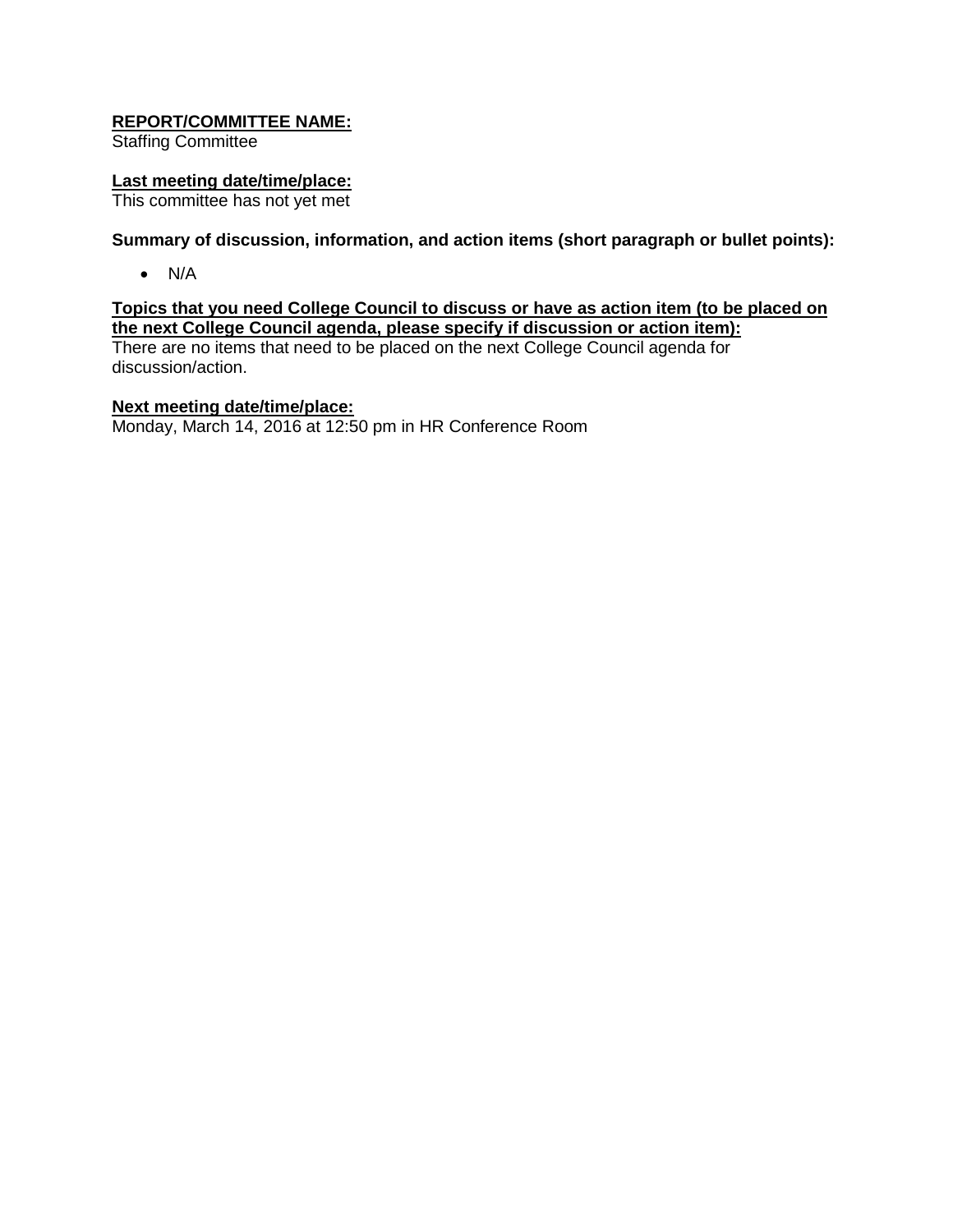Campus Hour and Professional Development

#### **Last meeting date/time/place:**

October 22, 2015 at 12:50 pm in the HR Conference Room (no quorum)

#### **Summary of discussion, information, and action items (short paragraph or bullet points):** Discussed:

- The committee discussed reviewing the Flex Day information from previous years and compile data on what was offered, the funding used, and the state funding requirements.
- Chair Larry suggested to continue to advance the hard work already done and send another survey to faculty and staff for topics of interest for professional development also for information pertaining to campus hour days/times, frequency, etc.
- The committee would like to research what resources might be available to help progress the Professional Development.

#### **Topics that you need College Council to discuss or have as action item (to be placed on the next College Council agenda, please specify if discussion or action item):** There are no items that need to be placed on the next College Council agenda for discussion/action.

#### **Next meeting date/time/place:**

February 25, 2016 at 12:50 pm in the HR Conference Room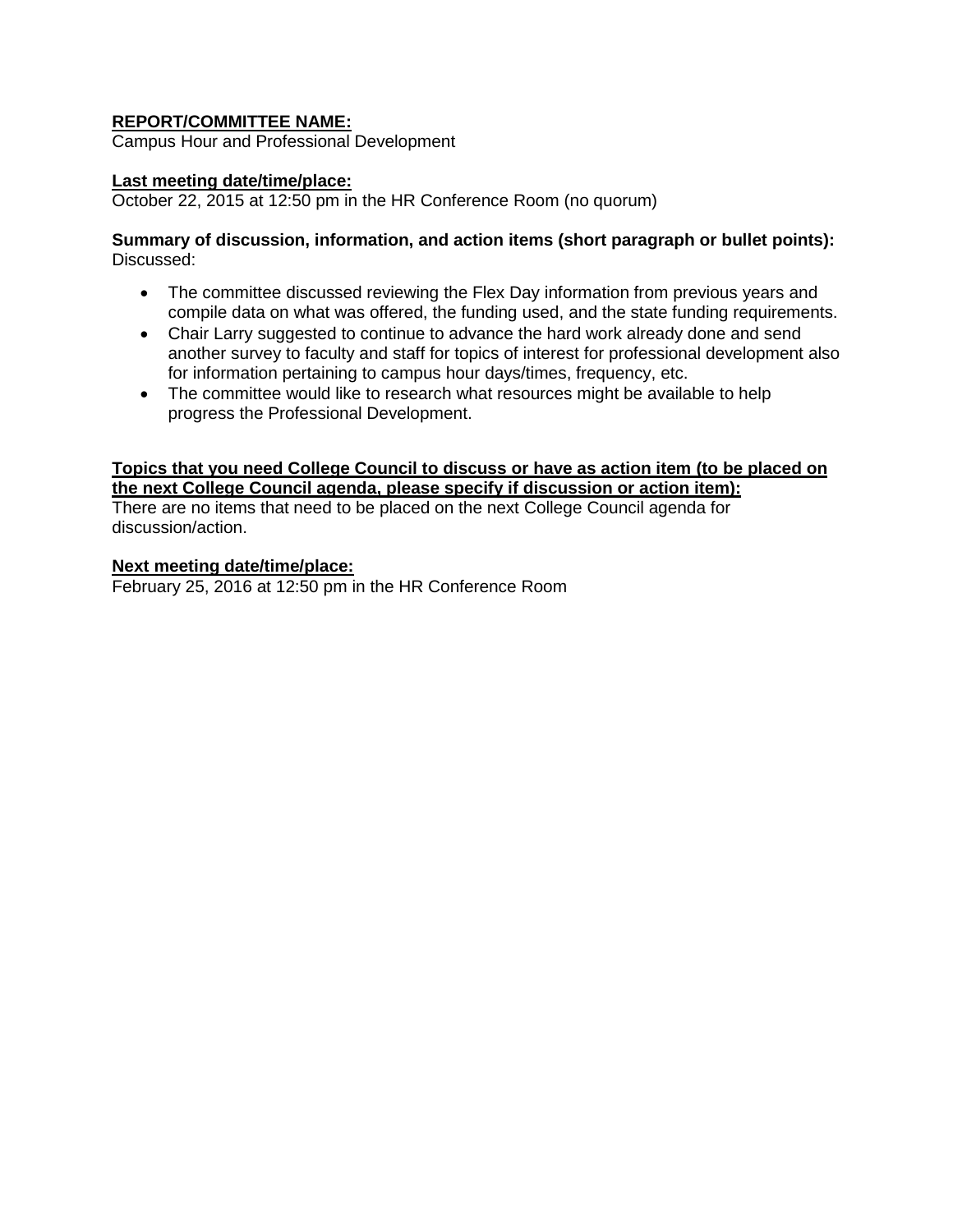# **Social Media Participation Protocols Imperial Community College District**

By using any Imperial Valley College Social Media site, persons posting are acknowledging they have read, understand and will abide by these protocols.

As an institution of higher learning, Imperial Valley College embraces the free and open exchange of ideas. To that end, the District is committed to free speech.

IVC believes in fostering a thriving online community, We support the various channels of social networking – Facebook, Instagram, Twitter, YouTube, etc. – as valuable tools for engaging students, staff, faculty, alumni, friends and supporters in a constructive two-way dialogue about the District and its mission.

At the same time, the long-term value, vibrancy and success of any social media community depends upon a shared philosophy of how to behave. It's important that members of the IVC community become familiar with regulations on all social media sites IVC uses as well as student conduct policies that may apply. The emphasis for all participants – including site administrators – should always be transparency, honesty, respect and civility.

**Safety is a top priority on the Imperial Valley College campus. All of IVC's social media platforms are monitored. Any social media post that is perceived as a threat… direct, indirect or veiled threats directed towards the IVC campus, its students, faculty or staff will be dealt with quickly and local law enforcement officials will be notified. This includes the threat of harm, violence, or any other form of communication that sends fear and panic to the IVC community.** 

All content, information and views expressed on social media belong to the individuals posting the content, and do not necessarily reflect the official policies or positions of the Imperial Community College District or its Board of Trustees. The District is not responsible for unanswered posts or inaccurate information posted by others.

Here are guidelines for engaging in IVC social media platforms:

• Be respectful of the rights and opinions of others. Be willing to agree to disagree and move on.

• Stay on topic. IVC social media sites are established as forums for the open and honest discussion of matters and developments related to – and limited to – the District's mission: "… *to foster excellence in education that challenges students of every background to develop their intellect, character, and abilities; to assist students in achieving their educational and career goals; and to be responsive to the greater community."*

• Be transparent and honest.